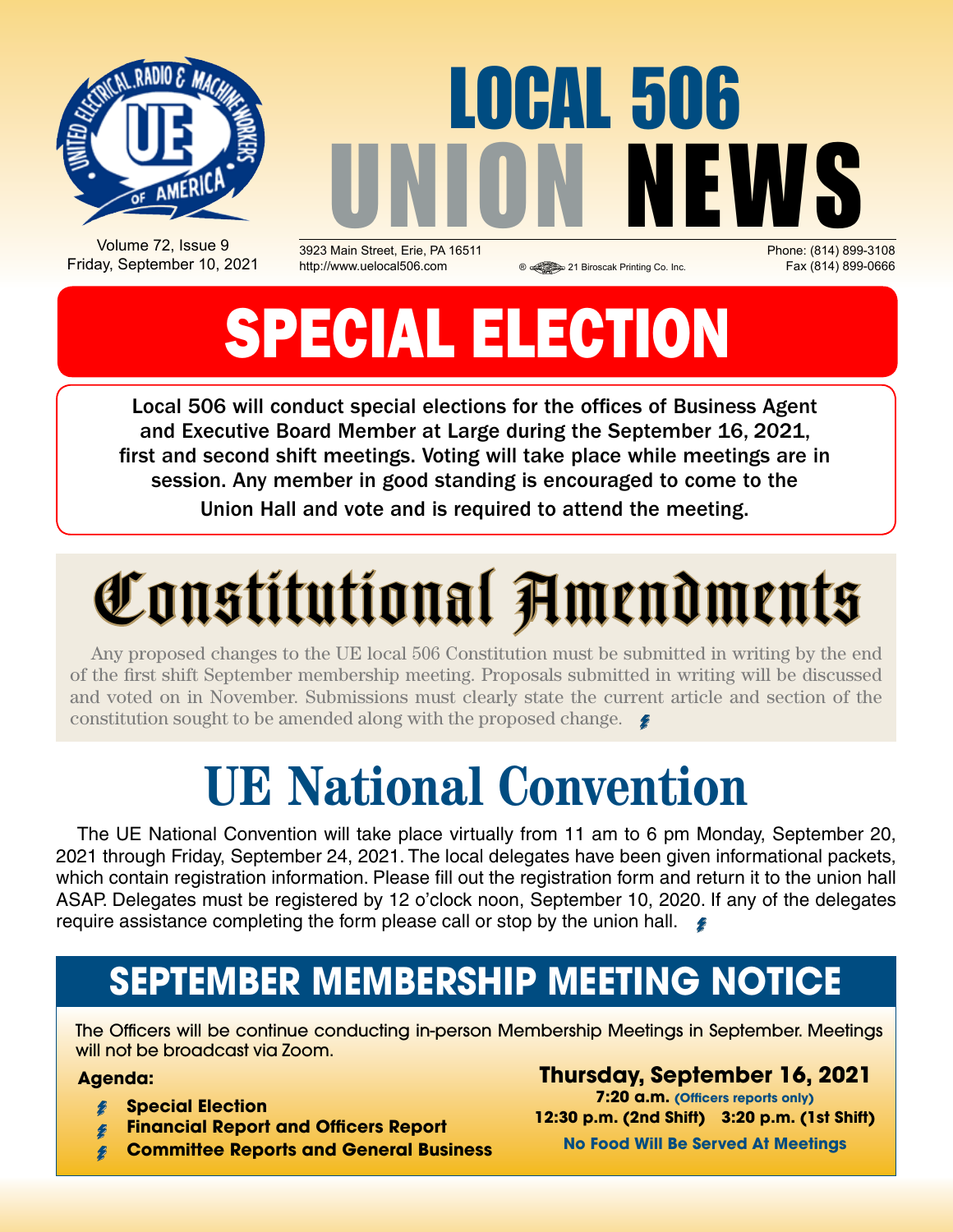## **Chief Plant Steward's Report**

#### *By Leo Grzegorzewski*

I want to start by thanking all of the candidates that are running for local offices. There are two offices up for election, Business Agent and E-board Member at Large in September. Our members are fortunate to have qualified candidates running for both offices. Voting will take place on September 16th during the first and second shift membership meetings. Your vote really does make a difference. Put a reminder in your phone or a note on your refrigerator for September 16th, and make sure you come to the hall and vote! Remember, "The members run this Union."

Briefly, on the subject of filing grievances. The number of grievances being filed has slowed down over the past several months. Why this is occurring? There may be several reasons. One being the company is not violating the contract as of late. I know for a fact; the company has not slowed down its efforts violating what's in the contract. The other reason might be our members are frustrated with the inept grievance process that is in place. Why is it so important we continue to file grievances on contract violations? Because grievances are one of the best forms of documentation, we can reference during the next contract negotiations in 2023. It is extremely important to the next negotiation team to have as many documented contract violations as possible. We must never forget how this company failed on so many levels to honor our agreement. If the company violates the contract, file a grievance.

 During the 2019 negotiations, Wabtec stressed how much it cost the business to move employees within the plant. They argued the loss of TOP, efficiencies, and training costs hurt the business's bottom line. The company put the cost at between \$5,000 and \$9,000 per move. Recently the company moved twenty-six members to building six. Three employees were in classification twenty-three were moved to building six out of classification. The company communicated they would remain there until at least October 30th. If you factor in the wage difference, for twenty-three employees moved out of classification for seven weeks. That dollar amount is approximately \$34,000. If we round off the cost to the business to move employees to \$6,000. That figure is approximately \$138,000, add the two amounts together, the cost to move twenty-three employees out of classification for seven weeks is \$172,000. By the way, building six is 6,000 hours behind and the company refuses to hire anyone into building six. This is clearly mismanagement at its worst. As you can see, this is just one small example of the money lost because of the company's misuse of Article XIV Temporary Transfers. Managers routinely abuse Article XIV to make their job easier at the expense of the company. U.E. Local 506 members and Stewards have filed numerous grievances on this subject in an effort to ensure the company respects our member's seniority and to bring to light the total waste of money Erie is experiencing because of the company's careless practices on this matter. If the company would put as much effort into working with us as they do working against us, Erie would be the profitable site it once was.

The next Step III meeting will be held on September 30th.

The next Step II meeting has been moved to September 15th. 鬠

**"If this discussion could in any way lead to me being disciplined or terminated, or affect my personal working conditions, I request that my steward or union officer be present at the meeting. Without representation, I choose not to answer any questions."**

*(This is my right under a Supreme Court decision called Weingarten)*



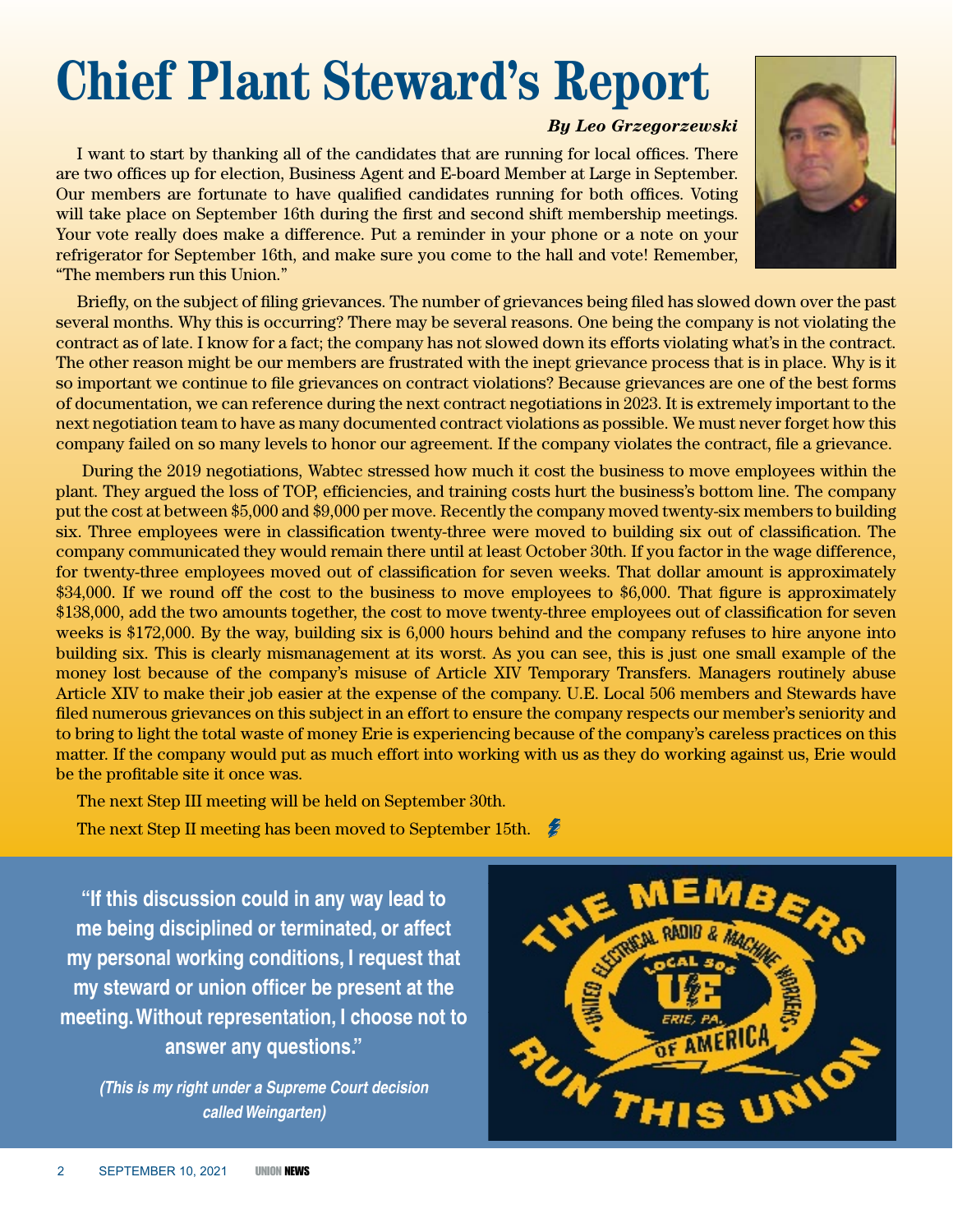## **President's Report** *By Scott Slawson*

As we roll into September and summer is coming to an end, we are all looking forward to better days. The days when Covid is in our rear-view mirror, our laid off members are recalled back to work and our factory is full. Over the last several months we have been diligently working on the latter.

The Green Rail Locomotive Act of 2021 is nearing the completion point. There have been many pitfalls along the way and it has been an arduous journey to get this far but we are nearing the goal line. The latest development we reported on at last months membership

meeting was the trepidation the IBEW (International Brotherhood of Electrical Workers) had with our proposed legislation. Due to the high number of rebuilds Wabtec and Progress rail are handling, work they would otherwise be doing, there have been significant layoffs amongst their own ranks. They felt this Bill understandably would only compound their issues.

Shortly after our membership meeting last month, we met with the IBEW in an attempt to reach an accord that was beneficial to both sides. After much deliberation I am pleased to inform you that we have reached agreement on both sides and the new language is currently being drafted. It will hopefully be introduced by both Congressman Garcia and Senator Casey. Both offices are diligently working together to bring this to a culmination and get it into the Reconciliation Bill.

While talking with the IBEW we informed them this trend with Progress Rail and Wabtec will continue unless we can fill the factories with new builds. What we agreed upon was, for every three Tier 4 or better locomotives built a credit to do a "decked" rebuild to the Tier 3 standard would be issued to the rail carrier. The rebuilds that are eligible for the grant money under this program would be done by employees that fall under the Railway Labor Act (IBEW). In addition, additional grant money would be provided if the new locomotives are built in a unionized facility.

We are anxiously waiting on the new language and hope that all of our proposals make it into the new Bill. We will have a full report at this months membership meeting.

### **East Gate Closed the week of September 13th, 2021**



The East Gate will be closed the Week of September 13th for rail work.

**During this time, the K-Lot Gate will be open to two-way traffic from 5:30am to 7:00am and 2:00pm to 4:00pm Monday through Friday.**

Security will be positioned near the K-Lot parking lot to waive individuals into the campus.

Individuals entering / exiting the campus through the K-Lot Gate will be unable to badge in and out during this time.

The East Gate is scheduled to reopen the morning of September 20th.